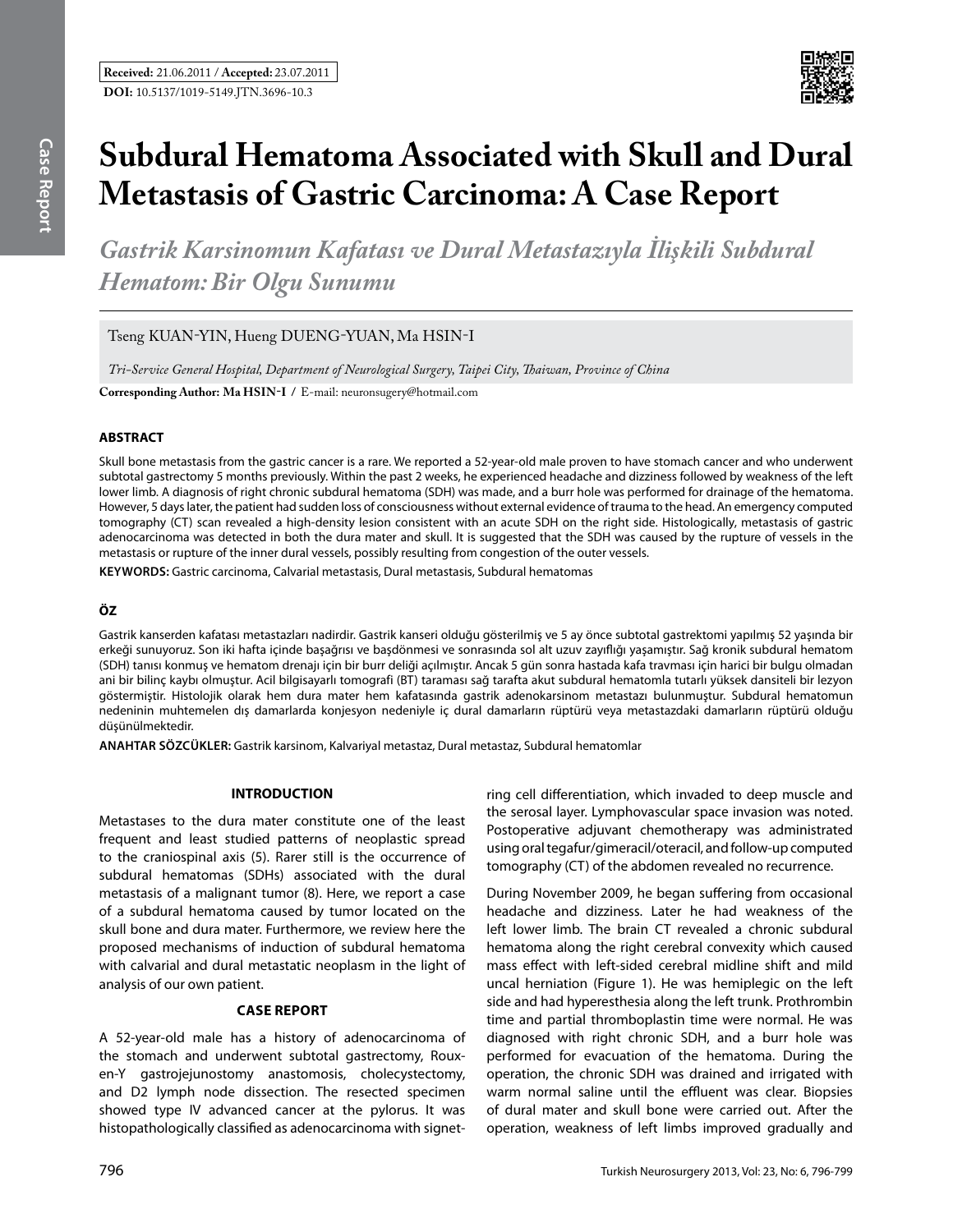the JP drain was removed smoothly. However, 5 days later, the patient had a sudden change in consciousness. On examination, the Glasgow coma scale (GCS) score was 5. Both pupils were dilated (right, 7 mm; left, 5 mm) and nonreactive to light. There was no external evidence of trauma to the head. Emergent brain CT scans revealed an acute SDH along the right cerebral convexity which caused uncal herniation



**Figure 1:** Computed tomographic scan of head reveals a right chronic subdural hematoma with midline shift to the left side.



**Figure 2:** Computed tomographic examination of head shows high-density lesions on the right side consistent with an acute subdural hemorrhage: there is considerable midline displacement and uncal herniation.

with upper brainstem compression (Figure 2). Subsequently, a large acute SDH was evacuated through a right frontoparietal craniectomy. The skull bone and underlying dura mater were excised for histological examination. After the operation, slow neurological recovery was noted; however, left hemiplegia persisted. Three days later, severe gastrointestinal hemorrhage flared up. Upper gastrointestinal endoscopy was performed and it revealed two huge ulcerative masses with multiple bleeding sites. Microscopically, the sections showed a picture of some solid tumor cell nests with focally glandular differentiation infiltrated in bony and dural fragments (Figure 3 A,B). Histologically, metastasis of adenocarcinoma was detected in the dura mater and skull, which was quite similar to the gastric endoscopic biopsy specimens. The



**Figure 3:** The results of skull bone biopsy shows some solid tumor cell nests (shown by an arrow head) with focal glandular differentiation infiltrated in bony fragments **(a)**, while immunohistochemical staining was cytokeratin (CK)-positive for adenocarcinoma (shown by an arrow head)  $(B)$  ( $\times$  400 original magnification).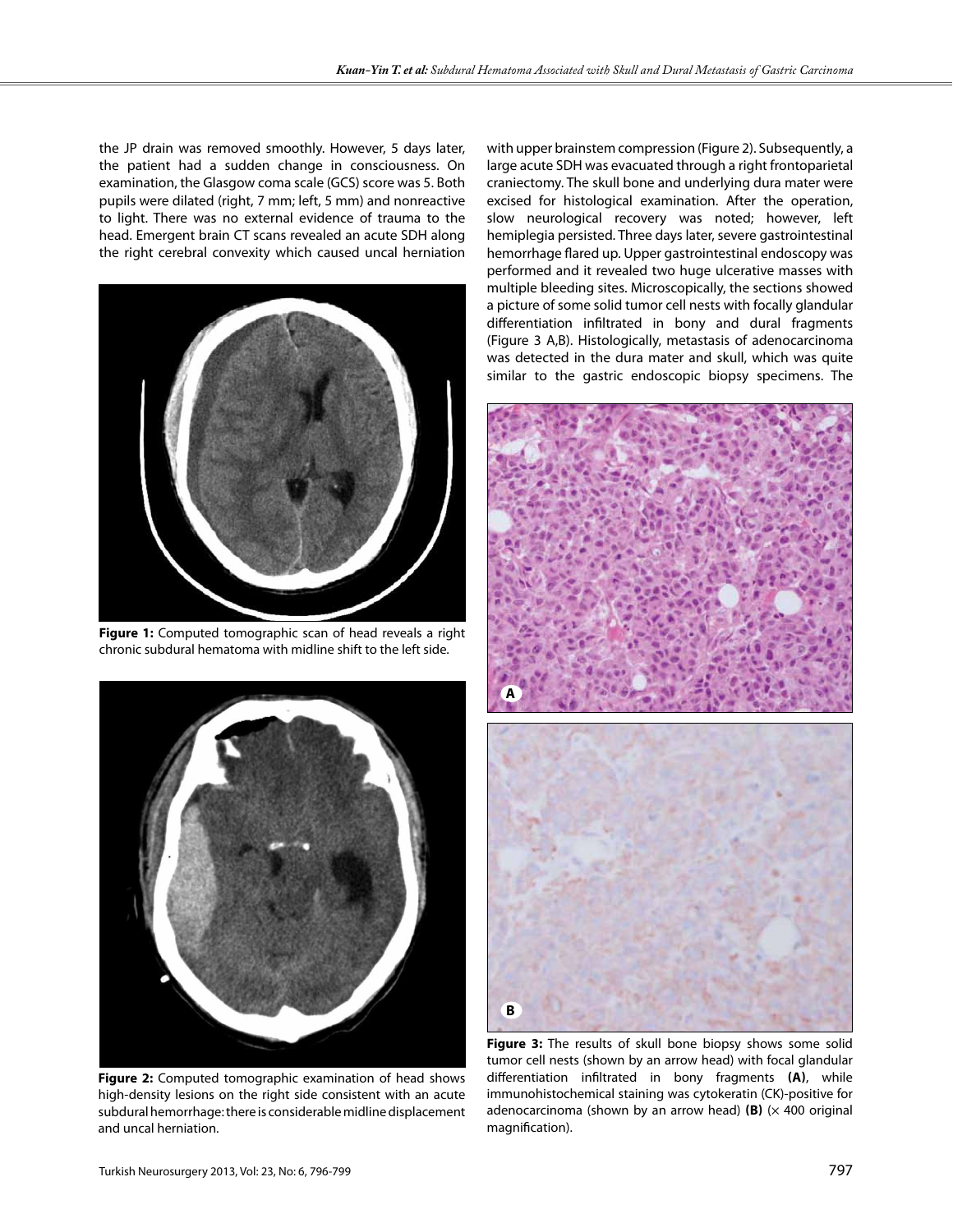diagnosis of recurrent gastric carcinoma with metastasis of adenocarcinoma of the dura mater and skull was made, and conservative treatment was provided. His general condition progressively deteriorated and he died 14 days after the operation from the complication of acute disseminated intravascular coagulopathy (DIC).

#### **Discussion**

Metastatic bone disease can originate from almost any malignancy, but the most common primary foci are breast and prostate cancer (3). Skull metastasis demonstrates the same characteristic. In the past literatures, skull metastasis from stomach cancer demonstrates one of the least frequent incidences (15). The mechanism of the peculiar metastasis in these cases is difficult to elucidate. Multiple metastases were found at the terminals of branches of the external carotid artery, so the usual hematogenous circulation is the most likely (3, 9). Nevertheless, in our case, the skull metastasis was located at the right calvarias and directly invaded to the dura. This mode of tumor spread to the dura has been seen with lung, cervical, prostatic, and breast carcinomas (9). In breast carcinomas such bone-to-dura spread has been hypothesized by Tsukada et al to arise from dissemination of tumor cells from bony metastases with retrograde reflux of tumor cells into veins and venous plexus and subsequently into the dura. It often results in carcinomatous meningitis, multiple cranial nerve palsies and non-obstructive hydrocephalus (13). Worth of being noted, our case manifested as subdural hematomas. This association of bone metastatic disease with a SDH is a rare event, occurring with a frequency of only 0.4 to 5% in autopsy studies of metastatic neoplasms involving the intracranial compartment (8, 11). The most widely accepted explanation is the theory of Russel et al. which suggests that tumor emboli occlude the dural veins without bone-based metastases, thereby causing the dilation and breakdown of capillary vessels, resulting in chronic SDH (1, 4, 12). Furthermore, an angiodesmoplastic response to the dural metastasis would cause chronic subdural hematoma (7). However, prostate cancer with bone-based metastases and secondary dural involvement has been reported to be associated with SDH (2). We suspected that the calvairal metastatic deposit, in the course of time, may have eroded the inner table and dura mater. During the process of erosion of the dura, meningeal vessels may rupture into subdural space causing an acute SDH (14). The clinical progression in such instances may be rapid and dramatic (6). The neurological status may deteriorate into a syndrome of uncal herniation within minutes to hours (10). Therefore, in patients with such subdural hematoma, the anticipated life expectancy at the time of diagnosis is obviously shorter than those with metastasis of gastric cancer to the meninges and others. Treatments of subdural hematoma, especially surgical treatment, have been controversial, and it is considered that surgery should be indicated on an exact basis in patients with a tendency to bleed (1).

#### **Conclusion**

Primary gastric cancer presenting with concomitant skull bone and dural metastasis resulting in subdural hemorrhage has

rarely reported before in the literature. It is highly malignant and its prognosis is very poor. We stress the importance of early postoperative CT scanning and avoidance of coagulopathy or thrombocytopenia triggered by the surgical therapy-associated consumption to minimize the occurrence of a large acute subdural hemorrhage.

#### **Acknowledgment**

This study was supported by grants TSGH-C99-149, TSGH-C100-047, TSGH-C100-071, TSGH-C100-113, and TSGH-C100-122 from the Tri-Service General Hospital, Taipei, Taiwan, ROC.

#### **References**

- 1. Bergmann M, Puskas Z, Kuchelmeister K: Subdural hematoma due to dural metastasis: Case report and review of the literature. Clin Neurol Neurosurg 94:235–240, 1992
- 2. Cheng YK, Wang TC, Yang JT, Lee MH, Su CH: Dural metastasis from prostatic adenocarcinoma mimicking chronic subdural hematoma. J Clin Neurosci 16:1084–1086, 2009
- 3. Hirai O, Kikuchi H, Hashimoto N: Skull base metastasis from gastric cancer--case report. Neurol Med Chir (Tokyo) 32: 908–910, 1992
- 4. Katsube T, Kikuchi T, Konnno S, Murayama M, Kobayashi R, Kuhara K, Yoshimatsu K, Shiozawa S, Shimakawa T, Naritaka Y, Ogawa K, Hagiwara S, Aiba M: Subdural hematoma associated with dural metastasis of gastric carcinoma: Report of two cases. Anticancer Res 27:4339–4344, 2007
- 5. Kleinschmidt-DeMasters BK: Dural metastases. A retrospective surgical and autopsy series. Arch Pathol Lab Med 125:880–887, 2001
- 6. Kurabayashi T, Isii K, Suzuki M, Takakuwa K, Shibazaki Y, Ozawa T, Narisawa R, Sekizuka N, Tanaka K: Advanced gastric cancer and a concomitant pregnancy associated with disseminated intravascular coagulation. Am J Perinatol 21:295–298, 2004
- 7. Leech RW, Welch FT, Ojemann GA: Subdural hematoma secondary to metastatic dural carcinomatosis. Case report. J Neurosurg 41:610–613, 1974
- 8. McKenzie CR, Rengachary SS, McGregor DH, Dixon AY, Suskind DL: Subdural hematoma associated with metastatic neoplasms. Neurosurgery 27:619–624; discussion 624–625, 1990
- 9. Mimori K, Fukagawa T, Kosaka Y, Kita Y, Ishikawa K, Etoh T, Iinuma H, Sasako M, Mori M: Hematogenous metastasis in gastric cancer requires isolated tumor cells and expression of vascular endothelial growth factor receptor-1. Clin Cancer Res 14:2609-2616, 2008
- 10. Rogers LR: Cerebrovascular complications in cancer patients. Neurol Clin 21:167–192, 2003
- 11. Shamim MS, Bari ME, Enam SA: Dural metastases presenting as an extradural hematoma: A rare presentation. J Pak Med Assoc 55:509–510, 2005
- 12. Sugawara A, Miura S, Suda Y, Ohmi T, Tanaka T, Tateoka H: Chronic subdural hematoma secondary to metastasis of adenocarcinoma of the dura mater and skull--a case report. Gan No Rinsho 32:190–195, 1986